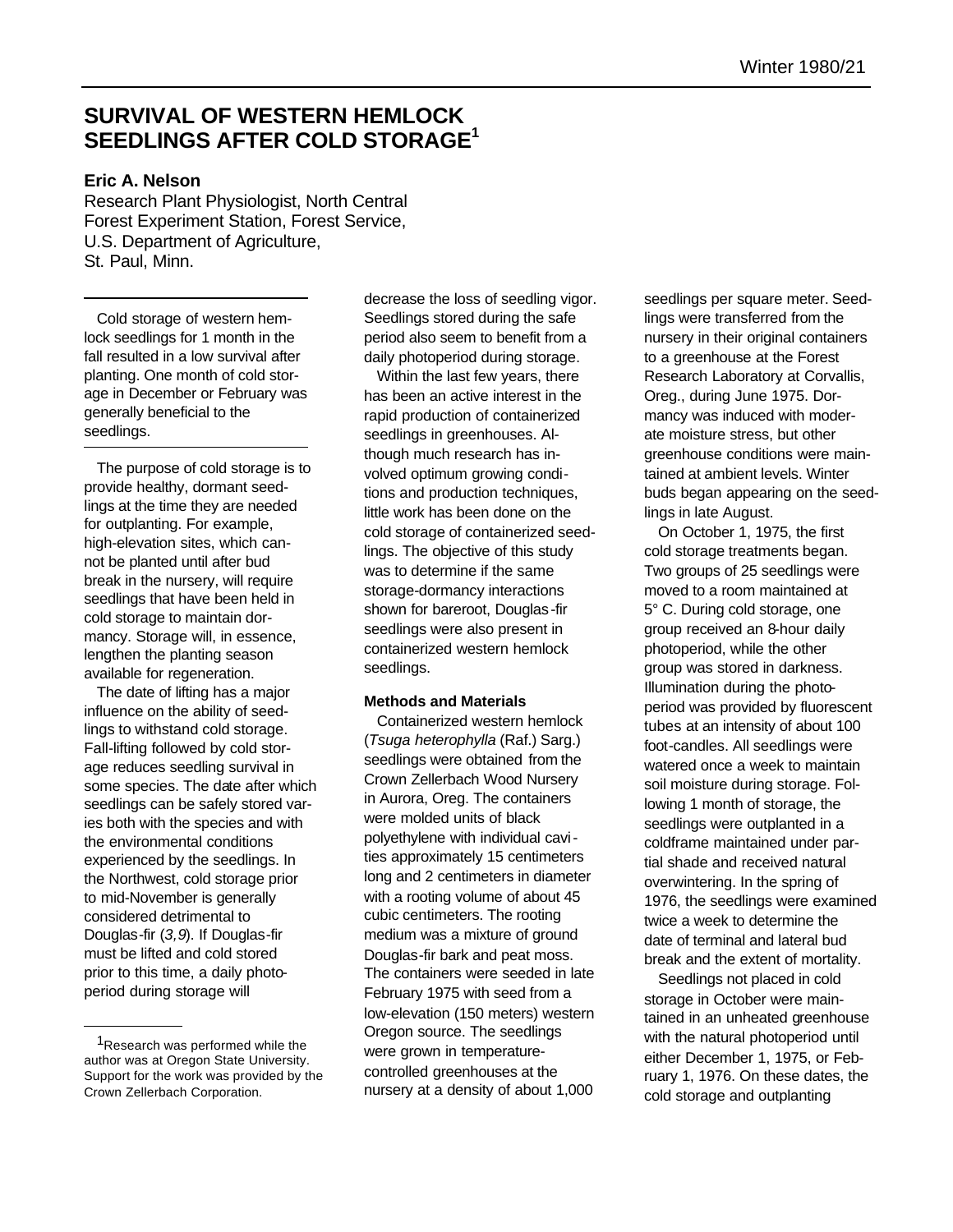procedures used for the October groups were repeated with the single modification that an additional group of 25 seedlings in the February treatment received a 16 hour photoperiod during storage.

The results were subjected to analysis of variance. Significant differences among means were determined by using Duncan's Multiple Range Test.

#### **Results**

Criteria used in assessing treatment effects were the dates of terminal and lateral bud break and seedling survival (table 1). Seedlings that received no cold storage, but overwintered under natural conditions in their original containers, had an average date of terminal bud break of April 30. Seedlings planted after December storage had the earliest spring bud break, although it was not significantly earlier than seedlings stored in February. Seedlings stored in October had a much later date of bud break and had the lowest survival. Seedlings planted after December or February storage had excellent survival rates at the end of the growing season. A 16 hour photoperiod during cold storage was found to have a significant effect on accelerating the date of spring bud break, while the difference between seedlings receiving an 8-hour photoperiod and those stored in the dark was not significant. Survival was significantly increased as the

photoperiod during storage was lengthened.

The interactions of storage date and photoperiod during storage on bud break and survival are examined in tables 2, 3, and 4. Seedlings that received a daily photoperiod during October storage had earlier bud break than those stored in the dark. Although survival was low for all Octoberstored seedlings, a photoperiod during storage significantly increased survival. A photoperiod during December or February cold storage generally resulted in seedlings with an earlier date of bud break. These differences, however, were small and may

have little practical meaning. Apparently, a short photoperiod during storage was less effective in accelerating bud break after December or February storage. A photoperiod during December or February storage had no significant effect on seedling survival.

Cold storage for 1 month in December or February consistently produced earlier bud break than seedlings that overwintered naturally, regardless of the storage conditions. The date of bud break was between 7 and 10 days earlier than for seedlings that received natural conditions. Dates varied with the treatment received.

| Table 1.-Effect of cold storage date or photoperiod storage on ter- |  |  |
|---------------------------------------------------------------------|--|--|
| minal and lateral bud break and survival after outplanting          |  |  |

| Regime                          | Terminal<br>bud break                                 | Lateral<br>bud break                                  | Survival<br>percent                                    |
|---------------------------------|-------------------------------------------------------|-------------------------------------------------------|--------------------------------------------------------|
|                                 |                                                       | - - - - Days after April 1- - - -                     |                                                        |
| No storage                      | 30                                                    | 28                                                    | 100                                                    |
| DATE OF STORAGE                 |                                                       |                                                       |                                                        |
| October<br>December<br>February | 35 <sup>a</sup><br>20 <sup>b</sup><br>22 <sup>b</sup> | 34 <sup>a</sup><br>18 <sup>b</sup><br>21 <sup>b</sup> | 35 <sup>a</sup><br>96 <sup>b</sup><br>100 <sup>b</sup> |
| <b>PHOTOPERIOD</b>              |                                                       |                                                       |                                                        |
| Dark<br>8-hour<br>16-hour       | 27a<br>25 <sup>a</sup><br>20 <sup>b</sup>             | 26 <sup>a</sup><br>$24^a$<br>20 <sup>b</sup>          | 71 <sup>a</sup><br>83 <sup>b</sup><br>$100^{\circ}$    |

\*For either storage date or photoperiod, values within each column followed by the same letter do not differ significantly  $(P = 0.05)$ .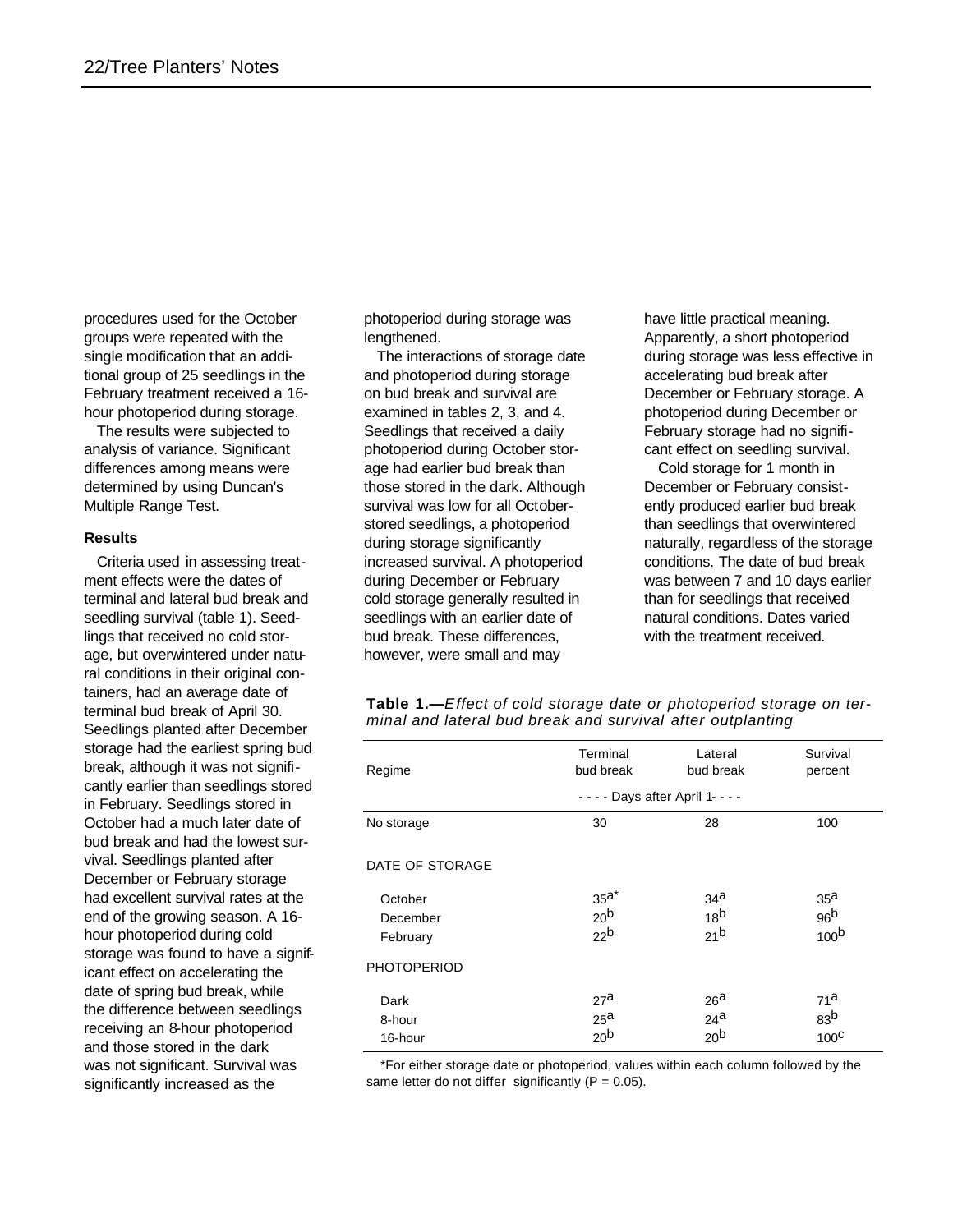**Table 2.—***Effect of photoperiod during various storage dates on number of days after April 1 to terminal bud break*

|                  | Date            |                 |                 |
|------------------|-----------------|-----------------|-----------------|
| Photo-<br>period | Oc-<br>tober    | De-<br>cember   | Feb-<br>ruary   |
| Dark             | $37^{a^*}$      | 20 <sup>b</sup> | 23 <sup>C</sup> |
| 8-hour           | 32 <sup>d</sup> | 20 <sup>b</sup> | 22C             |
| 16-hour          |                 |                 | 20 <sup>b</sup> |

\*Values followed by the same letter do not differ significantly  $(P = 0.05)$ .

#### **Discussion**

Many findings from this study compare favorably with prior data on western hemlock as well as other species. However, the bulk of the literature relating to cold storage of seedlings has dealt with bareroot stock and few data are available for containerized seedlings. Brown (*1*) found that the root regenerating potential of either bareroot nursery seedlings or container-grown seedlings of western hemlock was not deleteriously affected by 4 weeks of dark, cold storage in the fall. After transplanting in the field, however, seedlings stored in October had a high mortality rate. Seedlings lifted and stored after December had good survival rates. Brown's findings on the date of lifting and storage as it affected survival were very similar to those that I observed. Since fall cold

*Table* **3.—***Effect of photoperiod during various storage dates on number of days after April 1 to lateral bud break*

|                  |                 | Date             |                  |
|------------------|-----------------|------------------|------------------|
| Photo-<br>period | Oc-<br>tober    | De-<br>cember    | Feb-<br>ruary    |
| Dark             | $36a*$          | 19 <sub>bc</sub> | 23 <sup>d</sup>  |
| 8-hour           | 33 <sup>a</sup> | 17 <sup>b</sup>  | 21 <sub>cd</sub> |
| 16-hour          |                 |                  | 20 <sup>c</sup>  |

\*Values followed by the same letter do not differ significantly  $(P = 0.05)$ .

storage of western hemlock is not detrimental to the seedlings' root regenerating potential, it is clear that survival is not merely based on the root regenerating potential at the time of lifting. It may be that the rapid temperature change experienced by the roots of seedlings moved from a greenhouse into a cold chamber is responsible for the adverse effects of cold storage in the fall.

My results show that a daily photoperiod during fall storage of western hemlock is beneficial. While seedlings receiving a photoperiod during fall storage still had low survival, it was considerably greater than for seedlings receiving dark storage. A daily photoperiod during fall cold storage of Douglas-fir seedlings has previously been found to increase that species' survival after planting (*3,6*). The reason for the effective-

#### **Table 4.—***Effect of photoperiod during various storage dates on survival (percent)*

|                  |                 | Date            |               |
|------------------|-----------------|-----------------|---------------|
| Photo-<br>period | Oc-<br>tober    | De-<br>cember   | Feb-<br>ruary |
| Dark             | $16a^*$         | 98 <sup>C</sup> | $100^{\circ}$ |
| 8-hour           | 54 <sup>b</sup> | $94^{\circ}$    | $100^{\circ}$ |
| 16-hour          |                 |                 | $100^{\circ}$ |

\*Values followed by the same letter do not differ significantly  $(P = 0.05)$ .

ness of a daily photoperiod in increasing survival is still unclear. The light intensity used in all studies was relatively low and would seem to have had little effect on seedling photosynthesis during storage.

From an operational standpoint, western hemlock seedlings will require the same precautions relating to cold storage found necessary for Douglas-fir. Proper storage conditions, such as appropriate temperature, soil moisture, and humidity, are similar for the two species and must be present to ensure quality seedlings at the time of planting (*2,4*). My data show that if fall planting of western hemlock is necessary, the stock should not receive cold storage prior to outplanting. Cold storage of containerized western hemlock seedlings after the beginning of December will have